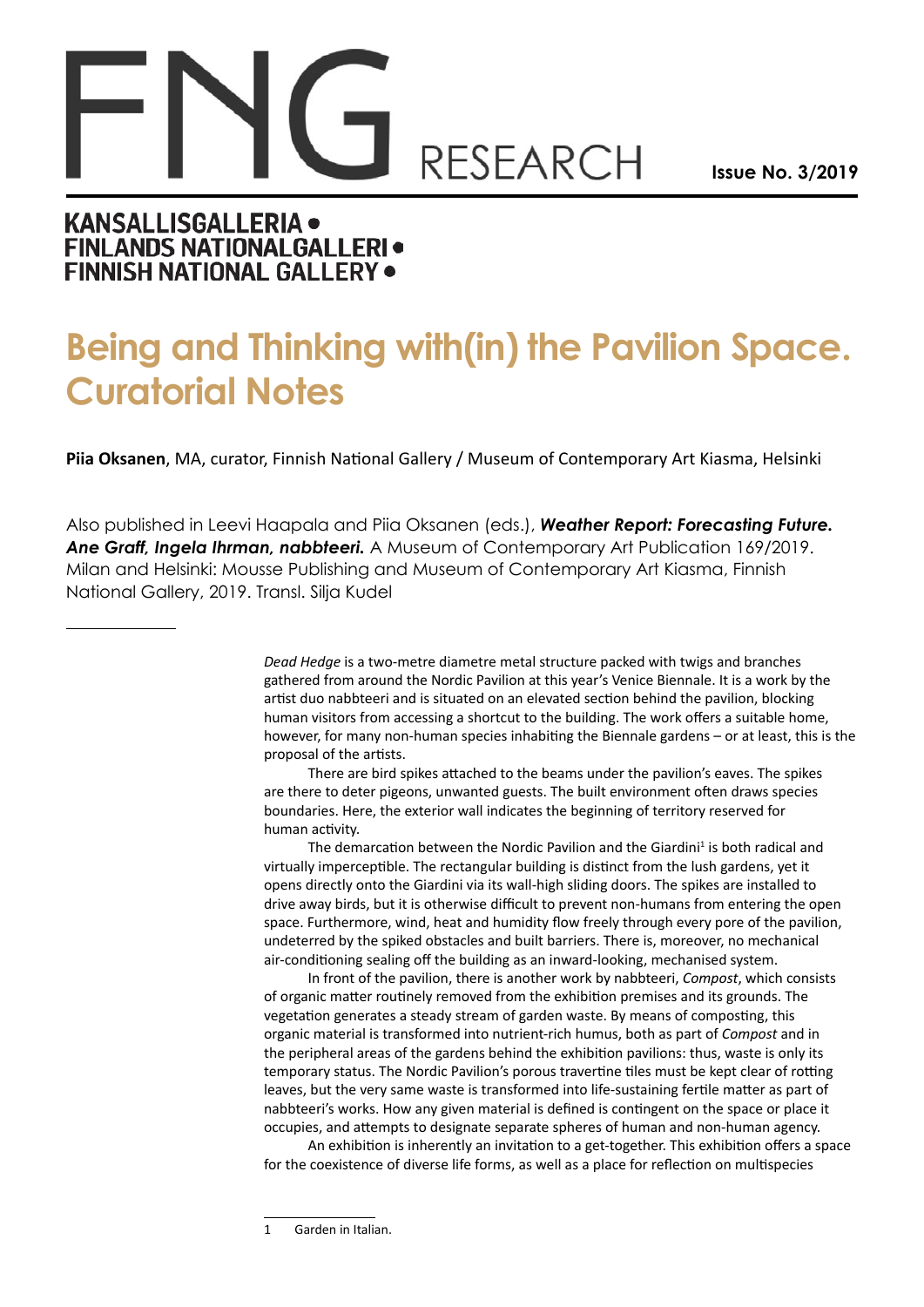*2*

*--- FNG Research Issue No. 3/2019. Publisher: Finnish National Gallery, Kaivokatu 2, FI-00100 Helsinki, FINLAND.* © All rights reserved by the author and the publisher. Originally published in **<https://research.fng.fi>** 



**The Nordic Pavilion in Venice**  Photo: Finnish National Gallery / Pirje Mykkänen

entanglements. Posthuman theory questions anthropocentrism by underlining the inevitable interdependency of human and non-human species. Feminist posthuman thinkers additionally focus critical inquiry on persistent dualisms assumed to exist between inside and outside, familiar and other, mind and body. For me, feminist posthumanism provides a lens for reflecting on the mechanisms of othering, of which taxonomic hierarchies offer an example. Feminist theorist Rosi Braidotti represents a branch of feminist materialism that critiques dualistic thinking that results in hierarchies. She advocates species egalitarianism, based on the premise that we are all enmeshed in the entity we previously defined as nature.<sup>2</sup> Material feminism furthermore embraces the materiality of the human body, underscoring material productions of reality and how humans are subject to non-human agencies, forces and materialities. During the curatorial process at the Nordic Pavilion, this was a guideline when thinking about the artworks, their materiality and being in a shared space.

The commissioned artworks focus not only on interdependencies but also on alliances with and between non-human entities. This is simultaneously affirmed and challenged by the spatial logic of the Nordic Pavilion.

The three European nettle trees (*Celtis australis*) growing inside the pavilion stand as a reminder of the presence of the non-human. The exhibition is a temporary guest that must

<sup>2</sup> See e.g. Rosi Braidotti, 'Four Theses on Posthuman Feminism', in Richard Grusin (ed.), *Anthropocene Feminism*. Minneapolis, London: University of Minnesota Press, 2017, 21–48.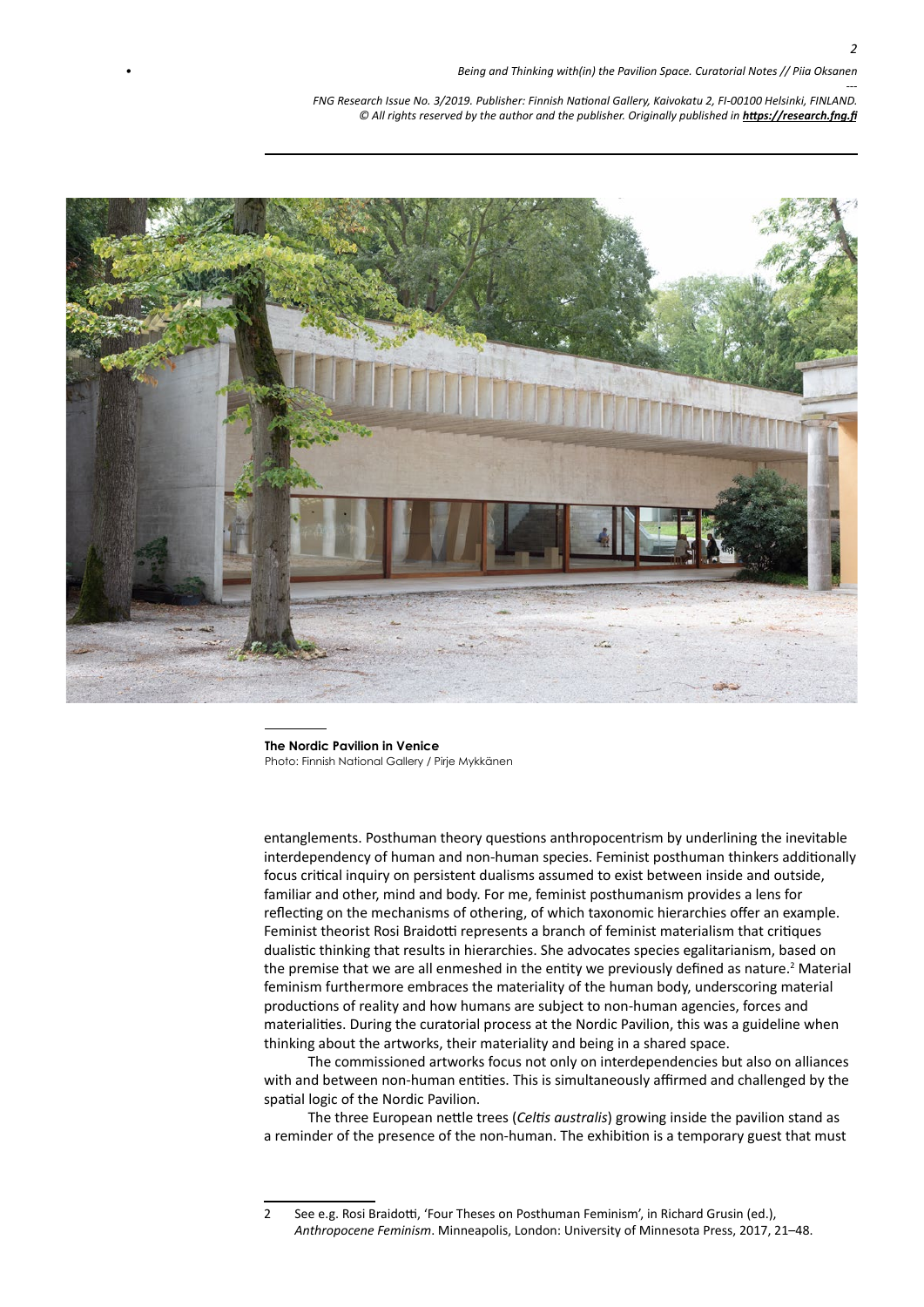*3*

*--- FNG Research Issue No. 3/2019. Publisher: Finnish National Gallery, Kaivokatu 2, FI-00100 Helsinki, FINLAND.* © All rights reserved by the author and the publisher. Originally published in **<https://research.fng.fi>** 

adapt to the space,<sup>3</sup> necessitating a re-negotiation of agency and sharing space. In addition to the towering trees, the building and its surroundings are populated by far smaller life forms undetectable by the human senses. Each human entering the space is itself actually a holobiont – a host plus all the resident symbiotic microbe ecosystems that one carries within the body. Not only does interspecies relations force a philosophical reappraisal from

**The exhibition 'Weather Report: Forecasting Future' touches upon salient themes related to climate change, species extinction and loss of biodiversity, but it also voices hope in the possibility of coexistence, underscoring the need to re-evaluate how humans relate to other species and the obligation to acknowledge the interdependencies existing within multispecies ecosystems. Writer and activist Rebecca Solnit reflects on the importance of hope, emphasising that hope is not tantamount to denial of fact – hope is not blind faith in recuperation. Rather, it is a spur and engine of action; it entails recognition of the complexity of existing problems and the ability to imagine alternative futures.\*) In this exhibition, it was a curatorial decision to acknowledge the significance of hope in thinking about the future. Contemplation through fears, hopes and instincts does not entail watertight logical argumentation. Rather, by staying in touch with materiality and instilling a heightened awareness of it, and by inviting visitors to identify with the non-human through a corporeal entanglement, the works can serve as exercises of conceptual realignment and as a space for collectivity, calling also for an ethically compelling rethink of established notions about various entanglements.**

\*) Rebecca Solnit, *Hope in the Dark: Untold Histories, Wild Possibilities.* Chicago: Haymarket Books, 2016. the humanities, but biology itself has been compelled to review its theories about human, interspecies relations and taxonomies. From a biological perspective, a human visitor is not an individual, but a host of many species. Only half of our body is actually human; human cells make up less than half of the body's total cell count. Every human hosts roughly 160 species of bacteria, all of which constitutes their own ecosystem. The theory of living organisms as holobionts debunks established ideas about organismal individuality, also posing questions as to what it means to be human. Scott Gilbert, a biologist and scholar of developmental genetics, argues that symbiosis is the evolutionary strategy that supports life on Earth.<sup>4</sup> So too Margaret McFall-Ngai, a biologist and researcher of host-bacterial symbiosis, draws on recent findings of biological research that revolutionise established notions about humans and their presumed individuality. People are in fact predominantly microbe, not human. Bacteria influence our brain functions, affecting how we think and feel.<sup>5</sup>

Various flora, fauna, fungi and microbes coexist under the travertine tiles, on the pavilion's surfaces, as well as between its joints: the roots, branches, foliage, rhizomes and symbiotic entanglements create a bustling hub of more-than-human life inside the space. This teeming colony is most likely oblivious to the presence of the exhibition and the artworks, its sole impulse being to inhabit the matter imported into the building. It is impervious to all attempts to restrict the interior purely for human usage.

The pavilion is itself a giant case for displaying, containing and protecting artworks, yet it is highly susceptible to exterior conditions and forces of nature. Hence, from a human perspective, uncertainty and unpredictability prevail. Ane Graff's installations make visible the vulnerability of the human body to various agencies. The body is exposed to environmental toxins – usually contaminants of factitious origin – which turn against it, causing diseases. Graff's works take the form of cabinets; they are enclosed, human-organised entities. Display cases are usually meant to be hermetically sealed but in this instance the doors are left ajar, transforming them into permeable zones exposed to environmental impact. They, too, are rendered prone for the materials and objects inside to change, grow, and break free from any attempts to isolate and control.

The premise of this exhibition is an attempt to recognise the agency of the non-human. It is often difficult for humans to acknowledge and grasp the existence of life forms and phenomena

- 3 The curators are responsible for watering and looking after the trees in the pavilion, as stated in the Rules for use of the Nordic Pavilion.
- 4 Scott F. Gilbert, 'Holobiont by Birth: Multilineage Individuals as the Concretion of Cooperative Processes', in Anna Tsing, Heather Swanson, Elaine Gan and Nils Bubandt (eds.), *Arts of Living on a Damaged Planet*. *Ghosts and Monsters of the Anthropocene*. Minneapolis, London: University of Minnesota Press, 2017, M73–M89.
- 5 Margaret McFall-Ngai, 'Noticing Microbial Worlds: The Postmodern Synthesis in Biology' in Anna Tsing, Heather Swanson, Elaine Gan and Nils Bubandt (eds.), *Arts of Living on a Damaged Planet*. *Ghosts and Monsters of the Anthropocene*. Minneapolis, London: University of Minnesota Press, 2017, M51–M69.